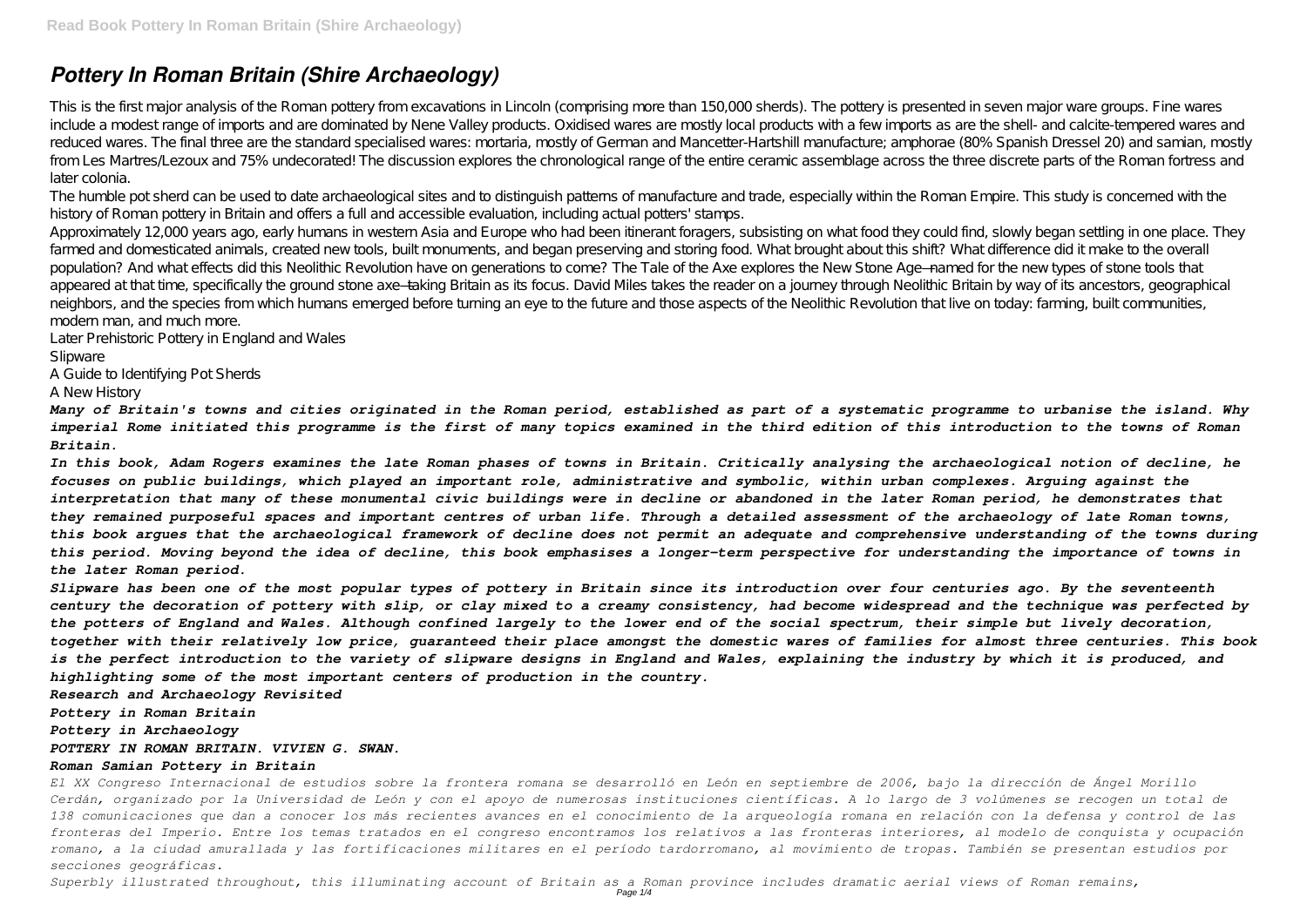## **Read Book Pottery In Roman Britain (Shire Archaeology)**

*reconstruction drawings and images of Roman villas, mosaics, coins, pottery and sculpture. The text has been updated to incorporate the latest research and recent discoveries, including the largest Roman coin hoard ever found in Britain, the thirty decapitated skeletons found in York and the magnificent Crosby Garrett parade helmet. Guy de la Bédoyère is one of the public faces of Romano-British history and archaeology through his many appearances on several television programmes and is the author of numerous books on the period.*

*This book explores the development of territorial identity in the late prehistoric, Roman, and early medieval periods. Over the course of the Iron Age, a series of marked regional variations in material culture and landscape character emerged across eastern England that reflect the development of discrete zones of social and economic interaction. The boundaries between these zones appear to have run through sparsely settled areas of the landscape on high ground, and corresponded to a series of kingdoms that emerged during the Late Iron Age. In eastern England at least, these pre-Roman socioeconomic territories appear to have survived throughout the Roman period despite a trend towards cultural homogenization brought about by Romanization. Although there is no direct evidence for the relationship between these socio-economic zones and the Roman administrative territories known as civitates, they probably corresponded very closely. The fifth century saw some Anglo-Saxon immigration but whereas in East Anglia these communities spread out across much of the landscape, in the Northern Thames Basin they appear to have been restricted to certain coastal and estuarine districts. The remaining areas continued to be occupied by a substantial native British population, including much of the East Saxon kingdom (very little of which appears to have been 'Saxon'). By the sixth century a series of regionally distinct identities - that can be regarded as separate ethnic groups - had developed which corresponded very closely to those that had emerged during the late prehistoric and Roman periods. These ancient regional identities survived through to the Viking incursions, whereafter they were swept away following the English re-conquest and replaced with the counties with which we are familiar today.*

*Roman Dress Accessories Samian Ware*

*Roman Britain*

*Roman Glass in Britain*

*Limes XX : XX Congreso Internacional de Estudios sobre la Frontera Romana*

What was life really like for women in Roman Britain? This new edition chronicles the latest discoveries - tombstones, writing tablets, curse tablets, burials and artefacts - to build up a vivid picture of the lives, habits and thoughts of women in Britain over four centuries. Diversity of backgrounds, traditions and taste lies at the heart of the book displaying the cosmopolitan nature of Romano-British society. The author explores women's social status, their health and religion, marriage and childbirth, family life and homes, dress, jewellery and hairstyles, and their pastimes.

This review of Research and Archaeology augments the regional research framework, which appeared in two parts as a Resource Assessment (Glazebrook ed. 1997); and a Research Agenda and Strategy (Brown and Glazebrook eds 2000). The review considers new evidence on a period-by-period basis, with each period subdivided into an assessment of key projects undertaken since 2000, an assessment of progress on research topics proposed in 2000 and a consideration of future research topics. The regional research framework was never intended to be a fixed point but rather a dynamic process through which the region's archaeology can be influenced, and subject to periodic review and revision. All three parts of the framework are available online (at www.eaareports.org.uk) and will be kept live and updated by the historic environment community of the East of England as new discoveries are made and new research priorities established.

Pottery has been around since the Neolithic and, as one of the most versatile and universal products created by man, it has formed the backbone of archaeological interpretation and dating for many years. This introductory guide to the identification of basic pottery types found across Britain from the Neolithic to the 19th century shows you how to differentiate between Beaker and Black Burnished wares. how to tell your Samian from your slipwares, Belgic wares from Barbatine jugs. With lots of illustrations and photographs, as well as background information on production and decorative techniques, terminology and discussion of how pottery enters the archaeological record, this is a valuable reference book.

Introduction to Drawing Archaeological Pottery

The Tale of the Axe

If These Pots Could Talk

A Revised Framework for the East of England

A Corpus of Roman Pottery from Lincoln

*This book deals thematically with an extensive range of building types, from country villas and urban basilicas to bridges and lighthouses. It covers construction techniques, including interior decoration and features; military buildings, including frontier works, Hadrian's Wall, and the Antonine Wall; public buildings, including market buildings, inns, and monumental arches; sacred sites, including Romano-Celtic temples, Mithraea, and rural shrines; and much more. The appendices deal with orthographic*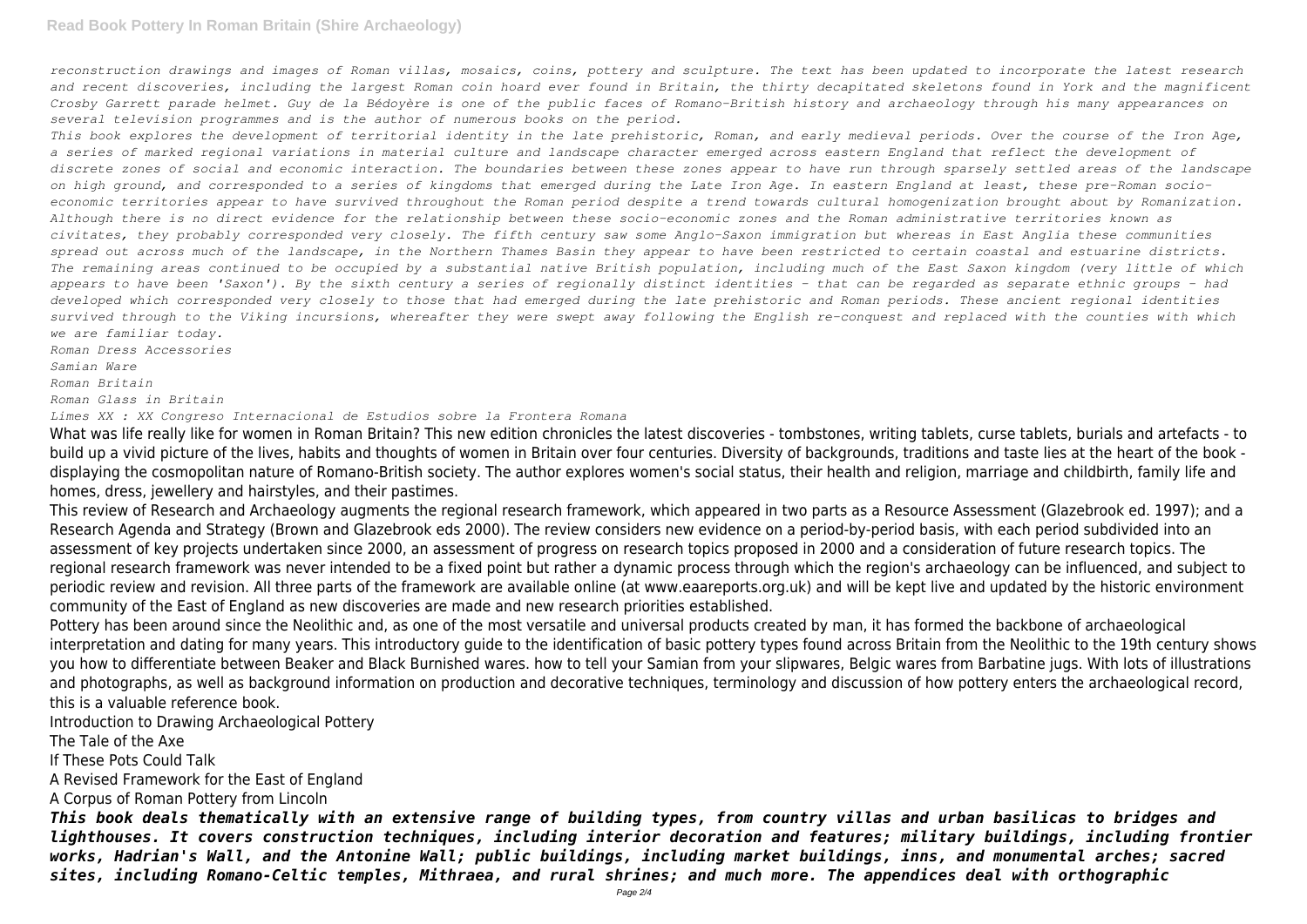*projections, inscriptions, recommended sites, and Romano-British history.*

*This book looks at the products of the Roman glass industry found in Britain, describing the vessels used in the province during four chronological periods. Techniques of manufacture and decoration, trade with other provinces, and the evidence for British production are also explored. In addition there is a brief guide as to where the best examples of Roman glass can be seen in museums in Britain. About the author Denise Allen works with the collections of the Hampshire County Council Museum Service and lectures both locally and on archaeological and classical study tours around the Mediterranean.*

*This book discusses the variety of village settlements in Roman Britain and includes origins, development, affluence and economic activity, as well as possible administrative and military roles.*

*My Roman Britain*

*How the Neolithic Revolution Shaped Britain*

*Roman Villas*

*Roman Pottery in Britain*

*Human Bones in Archaeology*

Pottery in Roman BritainShire Publications

Provides an introduction to Roman dress accessories (non-precious metal jewellery). Using evidence from finds, this book examines production areas, distribution patterns and the locations of workshops. It also introduces the interpretation of dress accessories, with reference to the depiction of objects in Roman art.

This book looks at how pottery was made and circulated and how pottery can be useful to archaeologists. It goes on to look at the different types of wares that existed in the four centuries of Roman Britain. These include vessels imported from the most exotic regions of the Roman Empire, products of the samian industries of Gaul and those of local kitchenware industries in Britain. Products were as diverse as bowls, amphorae and lamps, while fired clay was also used to make tiles, figurines and even moulds for metalworking. The wide range of illustrations makes the book invaluable both to students and to archaeologists digging on-site, as well as to those interested in finding out more about a remarkable period of life in the history of Britain.

This revised edition provides an up-to-date account of the many different kinds of information that can be obtained through the archaeological study of pottery. It describes the scientific and quantitative techniques that are now available to the archaeologist, and assesses their value for answering a range of archaeological questions. It provides a manual for the basic handling and archiving of excavated pottery so that it can be used as a basis for further studies. The whole is set in the historical context of the ways in which archaeologists have sought to gain evidence from pottery and continue to do so. There are case studies of several approaches and techniques, backed up by an extensive bibliography.

The Pottery Kilns of Roman Britain

Neolithic and Early Bronze Age Pottery

The First Jewish Revolt

Towns in Roman Britain

Women in Roman Britain

Lively prose and wonderful color photographs portray a veteran's passion for British household pottery.

The course notes which Peter Webster and Geoffrey Dannell put together in the early 1980s have been tried and tested, revised and rewritten, and now form this `introduction to samian ware in Britain': what it is and why it is important; how it was made, both plain and decorated; where it was made, when, and with what fabrics; and the systems of classification. The book then lists the types, illustrating variants and giving dates, peculiarities, and a bibliography; first the plain wares, then the decorated ones and their schemes of decoration. It describes how to approach more detailed analysis through figure types and potters. It explains how to deal with a site collection. Finally there is a bibliography, glossary and summary form index. The book is as much an introduction as Oswald and Pryce's famous volume, for which there will now be little demand. Absolutely essential for anyone approaching a Roman site in Britain.

Pottery in Britain, 4000 BC to AD 1900

The Evolution of Territorial Identity in the English Landscape

Kingdom, Civitas, and County

The History of the Isle of Wight

Mapping Ancient Landscapes in Northamptonshire

A record of the National Mapping Programme project in Northamptonshire. It recovered and mapped archaeological evidence from field systems, through settlement